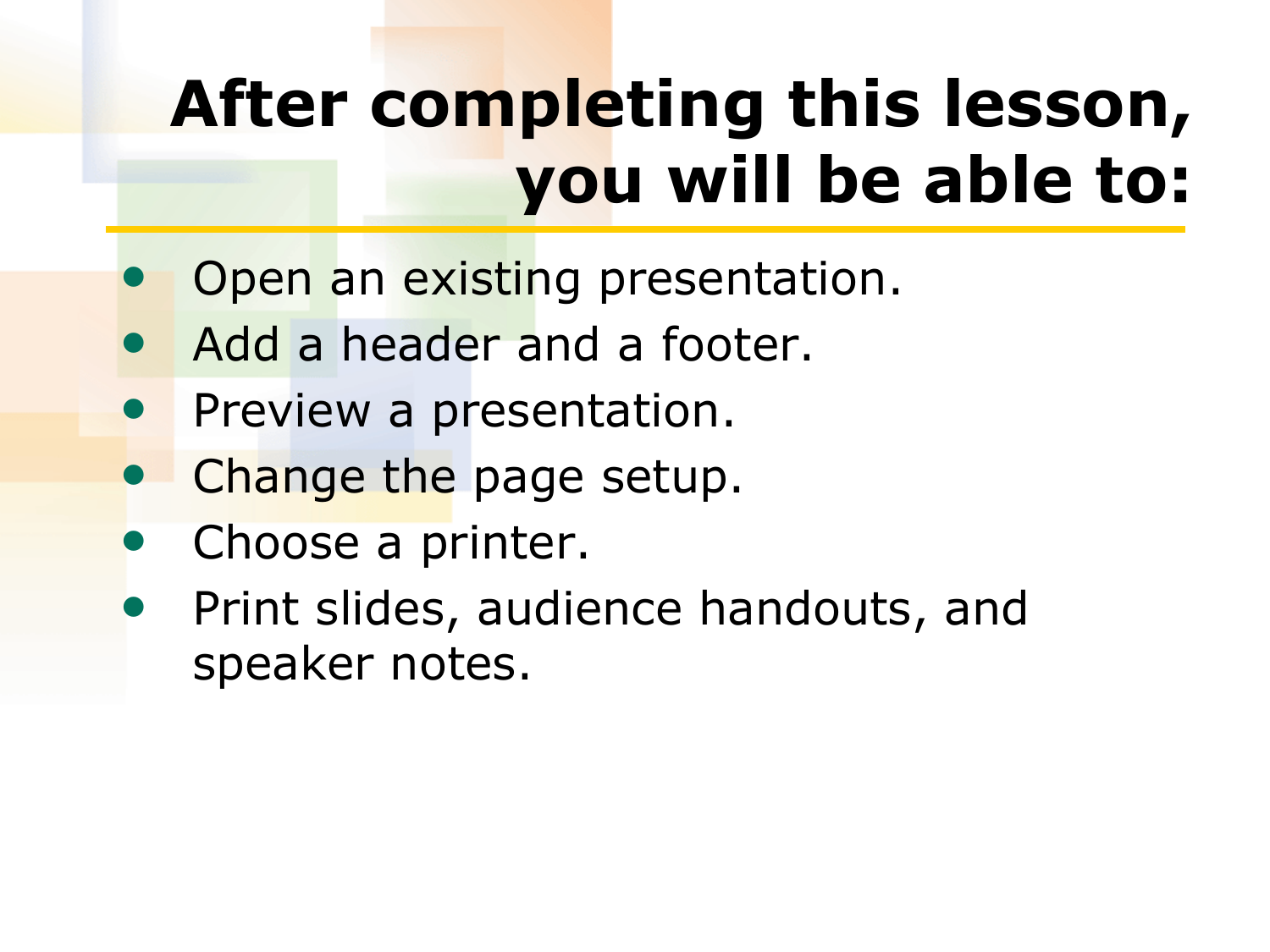## **Opening an Existing Presentation**

#### **To open an existing presentation**

- 1. On the Standard toolbar, click the Open button.
- 2. In the Look in box, navigate to the location of the presentation that you want to open.
- 3. In the list of file names, click the presentation that you want to open.
- 4. Click Open.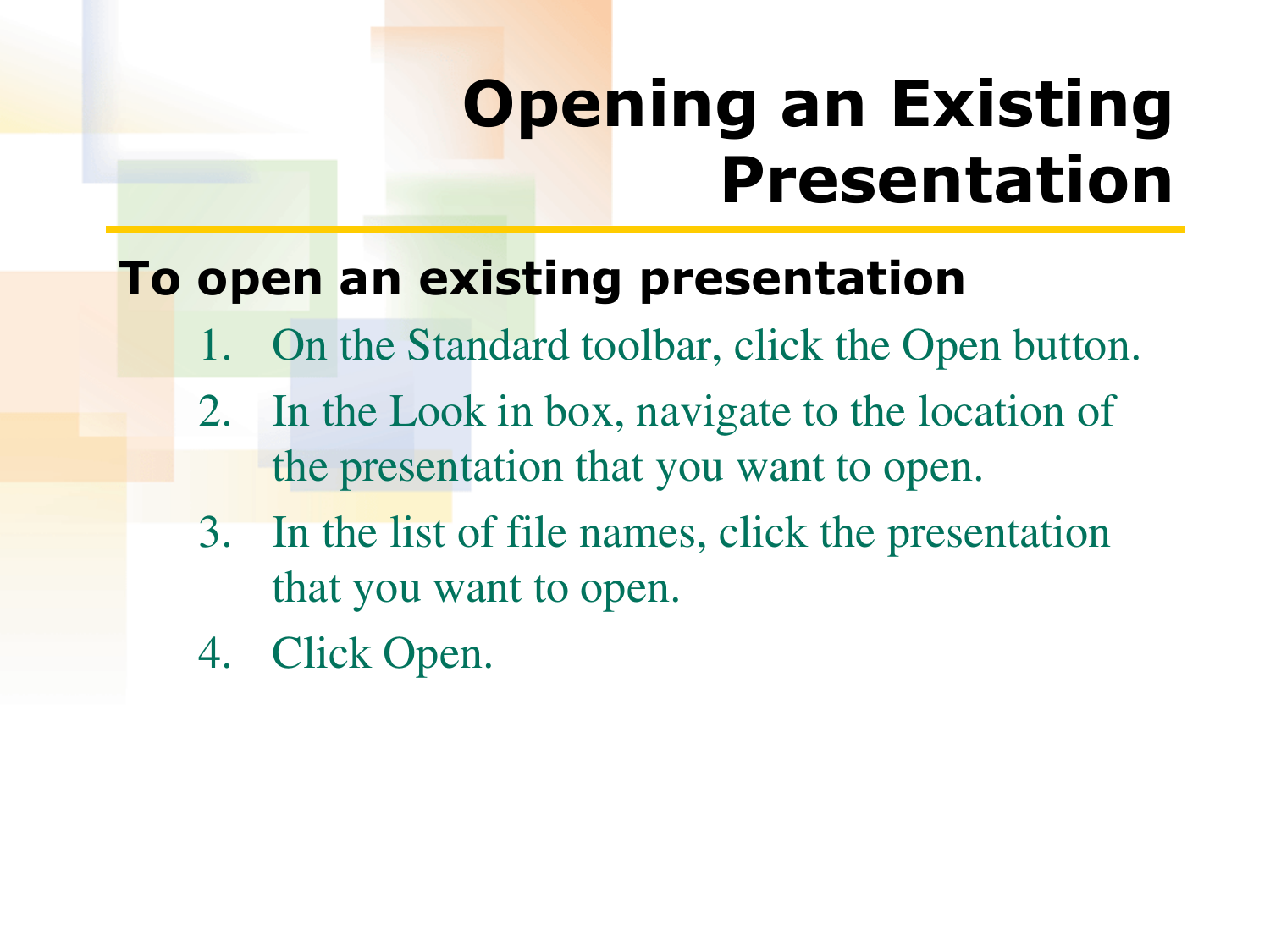# **Adding a Header and a Footer**

### **To add a header and a footer to slides**

- 1. On the View menu, click Header and Footer.
- 2. Click the Slide or Notes and Handouts tab.
- 3. Select date and time, slide or page number, or footer options.
- 4. Click Apply to All.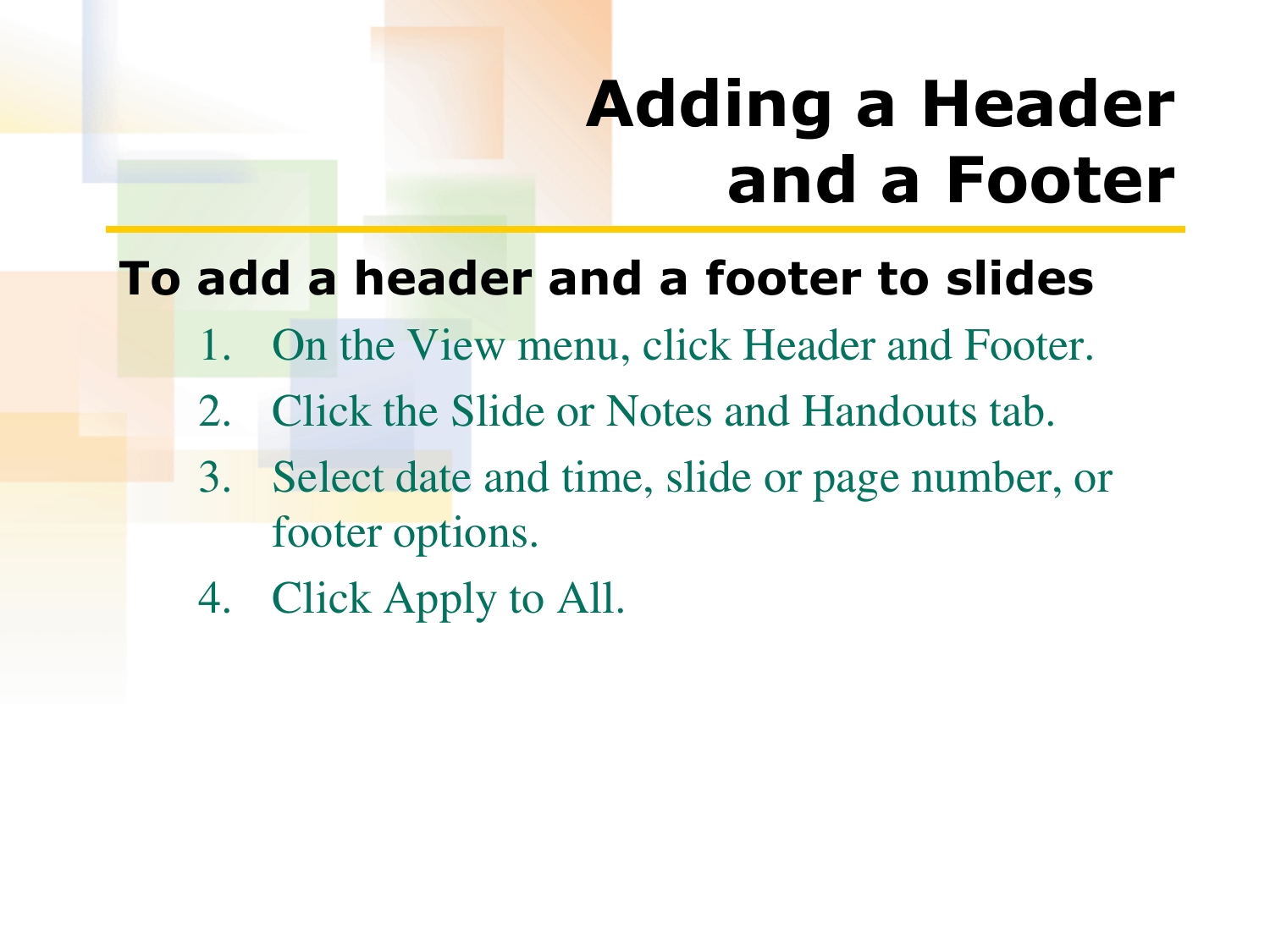### **Previewing a Presentation**

#### **To preview your presentation**

- 1. On the Standard toolbar, click the Print Preview button.
- 2. On the Print Preview toolbar, click the Print What down arrow and then click an option in the list.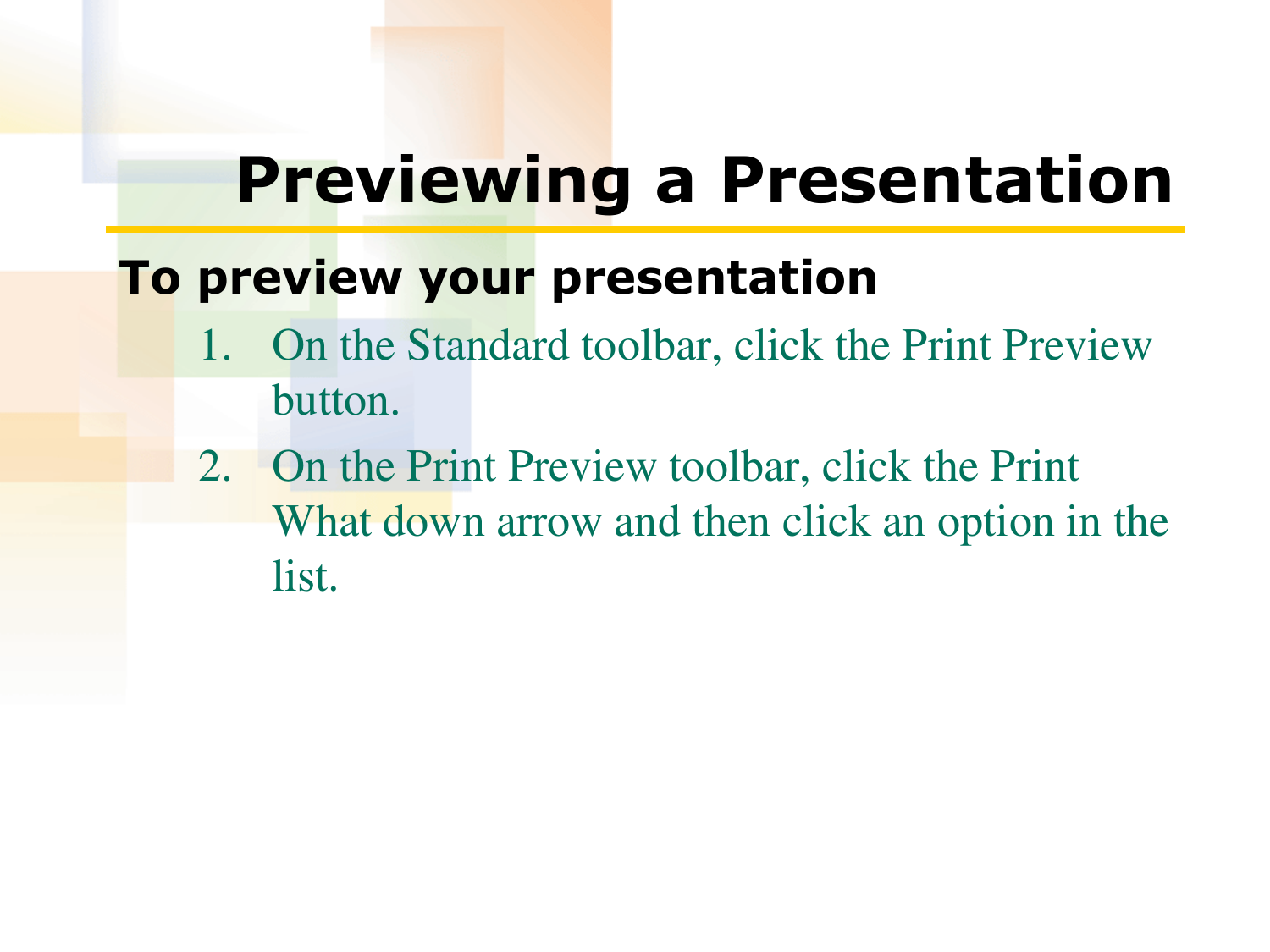### **Previewing a Presentation**

#### **To preview slides in pure black and white or grayscale**

- 1. On the Standard toolbar, click the Color/Grayscale button, or if in Print Preview, click the Options down arrow and point to Color/Grayscale.
- 2. On the menu, click Pure Black and White or Grayscale.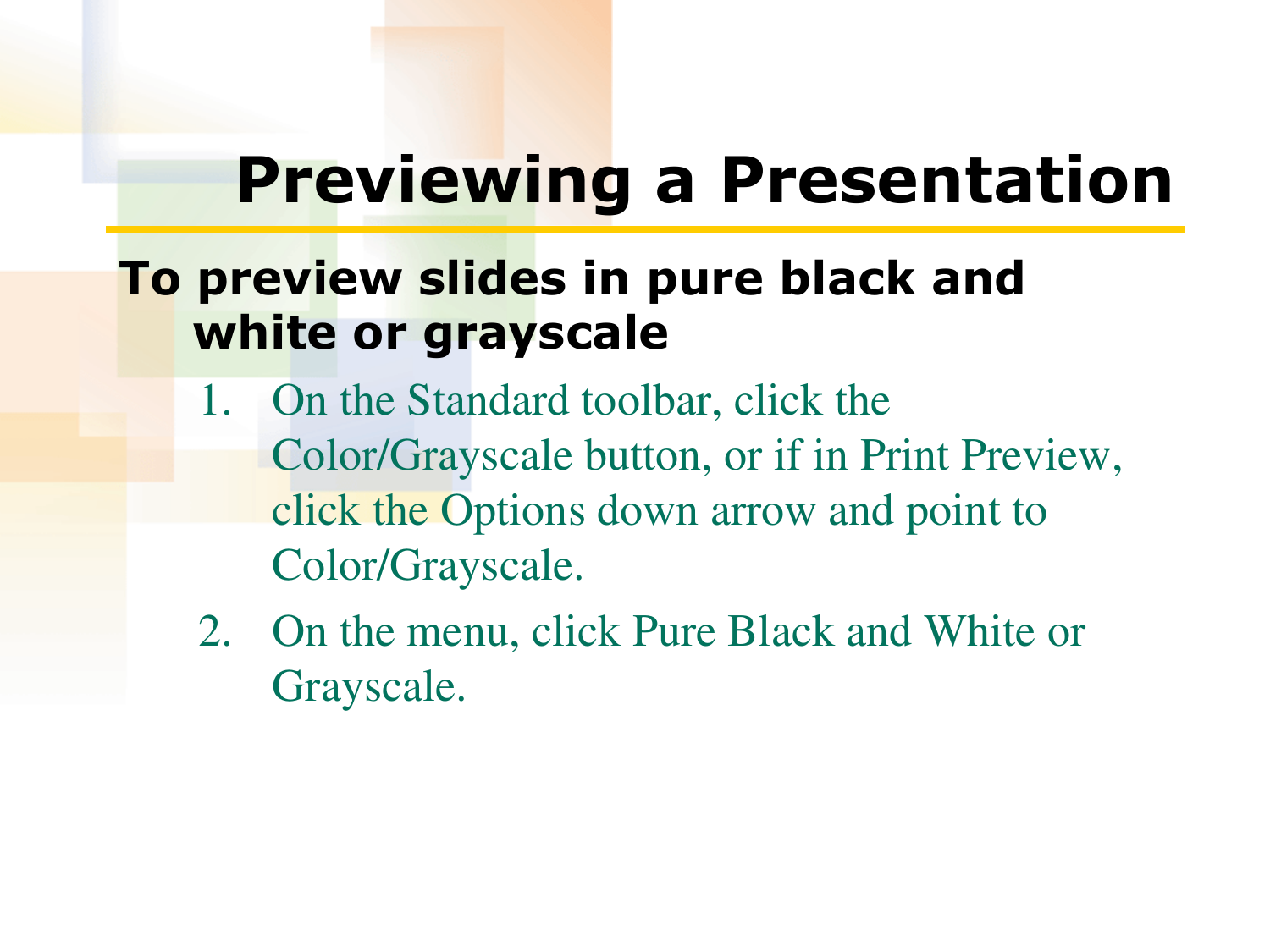## **Printing a Presentation**

### **To print presentation slides**

- 1. On the File menu, click Print.
- 2. Click the Print what down arrow and then click Slides.
- 3. Click OK.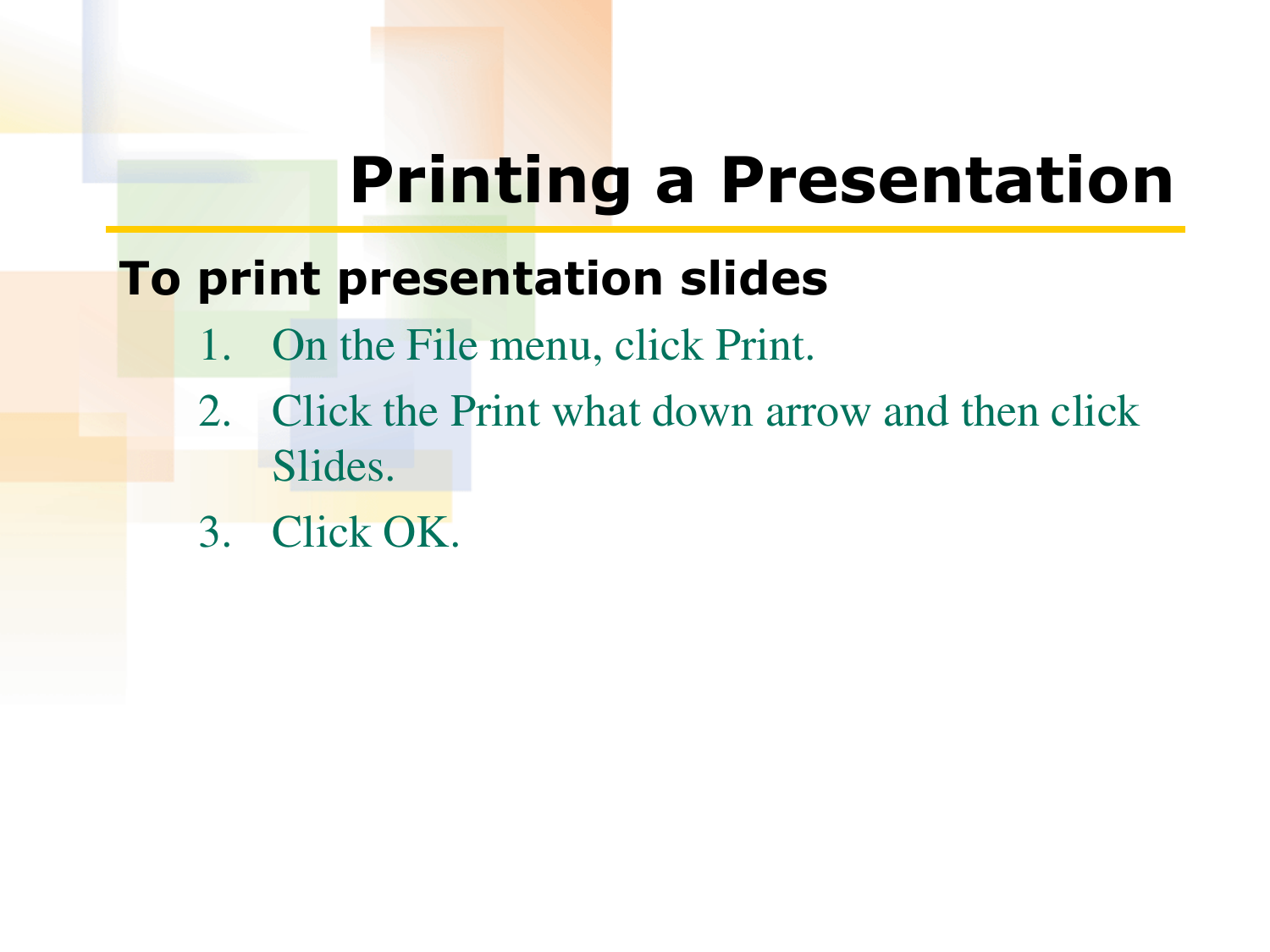## **Printing a Presentation**

### **To print audience handouts**

- 1. On the File menu, click Print.
- 2. Click the Print what down arrow and then click Handouts.
- 3. Click the Slides per page down arrow and then click an option.
- 4. Click OK.